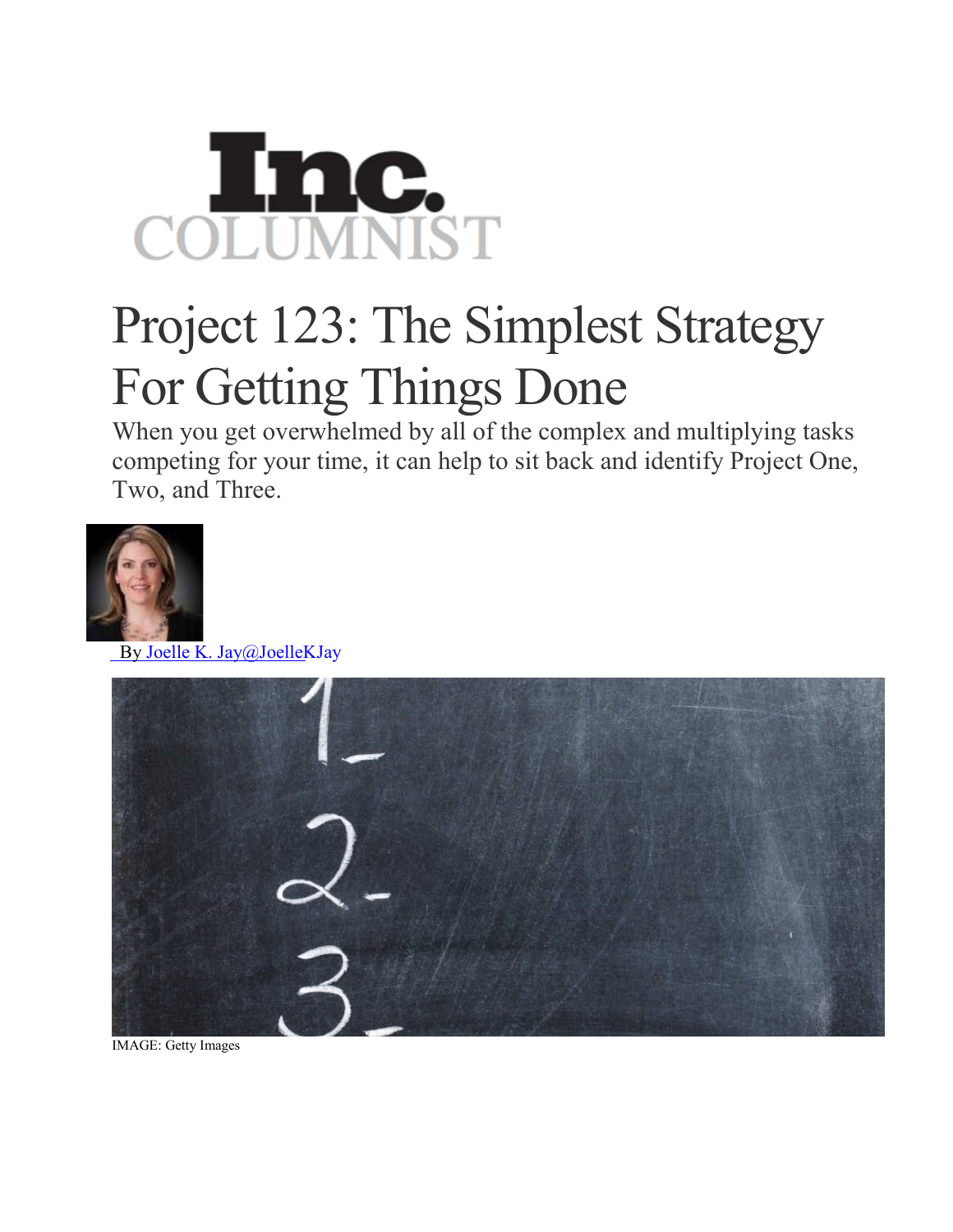I often write on my column about "maximizing your time" as opposed to "work-life balance," because the former implies that you have some control or say in the matter. And you do! You *are* in control of your time--although, when you realize the truth of that, you may suddenly feel a little overwhelmed. Maximizing your time is a big responsibility and a far cry from just giving over to the busy craziness of life (as many of us usually do).

If you're feeling overwhelmed by all you have to do and want to take control, here's a strategy that can help. It's called Project 123.

This strategy came up one time when I was--of all things redecorating my house. I have since made it a staple in my time-planning techniques and use it anytime there simply seems to be too much to do to fit the time I have.

One day years ago, my friend and decorator arrived to help me redecorate a room. One room. We sat in that room, the living room, and talked about ideas. Before we knew what was happening, we had moved to another room (more ideas) and another (more ideas) and another (still more). In an hour we had whipped ourselves into a fervor of bathroom remodels and office reorganization and new paint on every wall. When she left, I closed the door, turned around, and thought, "What just happened? And where will we ever start?" It felt so overwhelming, I just walked away and left it all behind.

The next day, the decorator emailed me her project proposal. It said in big letters, PROJECT ONE: The Living Room. Oh, yes, I thought. Project One. The living room was my original motivation for calling the decorator! She remembered when I had forgotten: There was one priority. A place to start. Later, we could move to Project Two (the TV room) and Project Three (the home office). The way she crystallized our plans into a logical order, they all made sense again, and we tackled them one at a time.

When you get overwhelmed by all of the complex and multiplying tasks competing for your time, it can help to sit back and identify Project One, Two, and Three. George Leonard of Mastery captures the essence of this strategy well. He writes, "Ultimately, liberation comes through the acceptance of limits. You can't do everything, but you can do one thing, and then another, and then another."

You can use this strategy to choose one focus area or one action item to tackle along the way to your vision:

- 1. Keep sight of which project you'll grant top priority, and give it the best of your time.
- 2. Now number them in priority order.